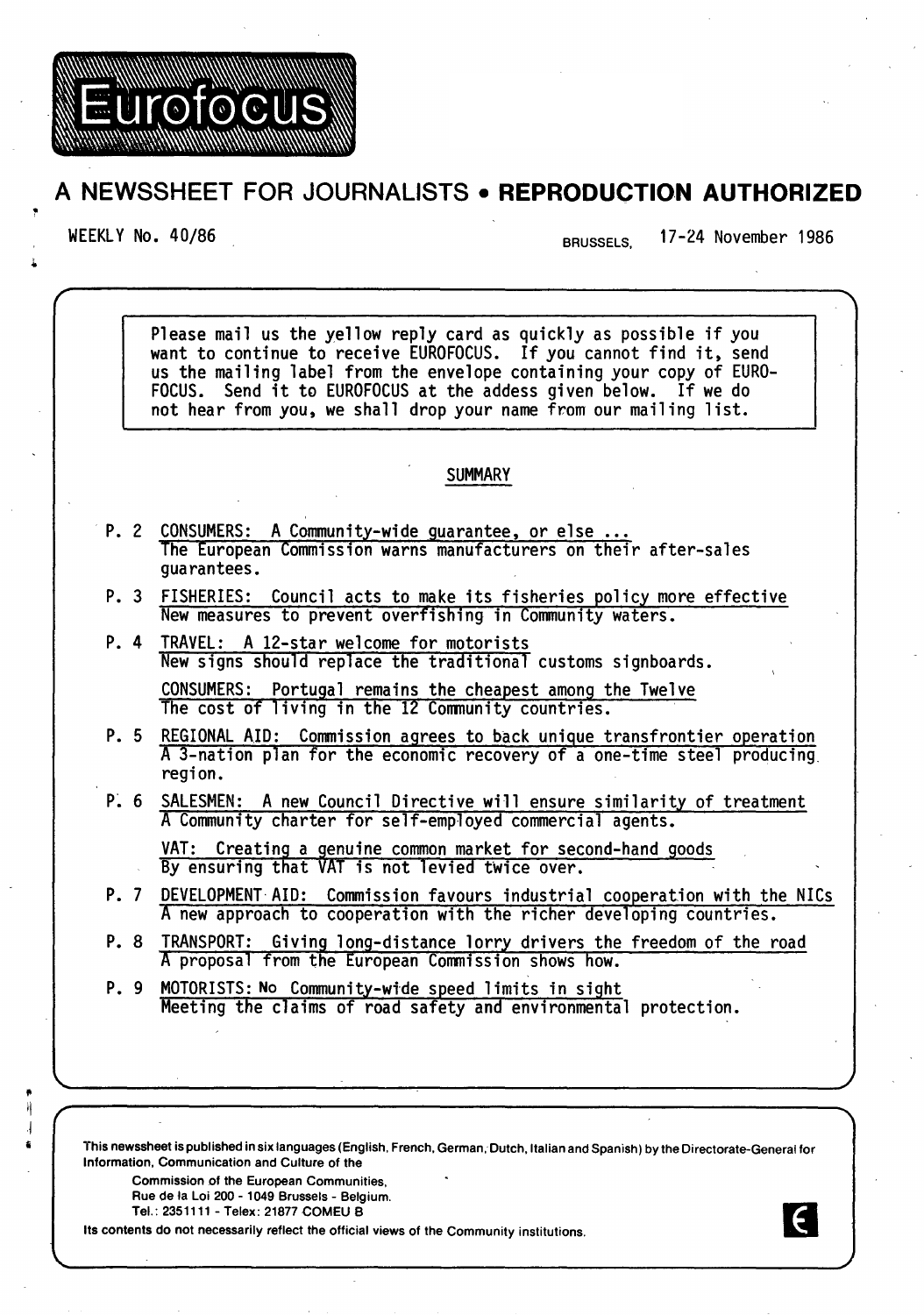### Eurofocus 40/86 2.

•

•

•

## CONSUMERS: A Community-wide guarantee, or else ...

Manufacturers of consumer durables would do well to provide an after-sales guarantee valid throughout the European Community, and not simply in the country of purchase, if they wish to avoid trouble. This is the substance of-the warning the European Commission gave manufacturers in both the Community and elsewhere at the beginning of the month.

Manufacturers of branded goods like to have their own network of approved dealers to ensure a satisfactory after-sales service to customers. But they often take advantage of this to discourage consumers from buying their products in a country other than their country of residence. The method is simple: the manufacturer, while licensing a dealer, forbids him to guarantee the product outside his own country.

The European Commission has repeatedly condemned such practices as contrary to the Community's competition rules. As it has the power to· ban manufacturer-dealer agreements, or to authorize them under certain conditions, the Commission has often chosen the latter solution when the manufacturer agrees not to limit his after-sales guarantee to a particular country.

This is what has happened in cases relating to such well-known brand names as Omega, BMW, Zanussi and IBM. The Commission's attitude received confirmation from the European Court of Justice in two rulings, relating to cameras and watches; in 1984 and 1985. Since July 1985, a special Community regulation guarantees motorists a "European" guarantee.

But the problem has not been settled, given that certain distribution networks refuse systematically, according to the European Bureau of Consumers' Unions (BEUC), to honour the guarantee in the case of goods purchased in another Community country. The point at issue is important, given that certain products may be cheaper in a neighbouring country.

The European Commission has decided to look into each case referred to it by BEUC. At the same time it has warned manufacturers who have an exclusive sales network that, if their products are not covered by a "European" guarantee, it will declare their agreements with their dealers "incompatible with Community law", thus making them inoperative.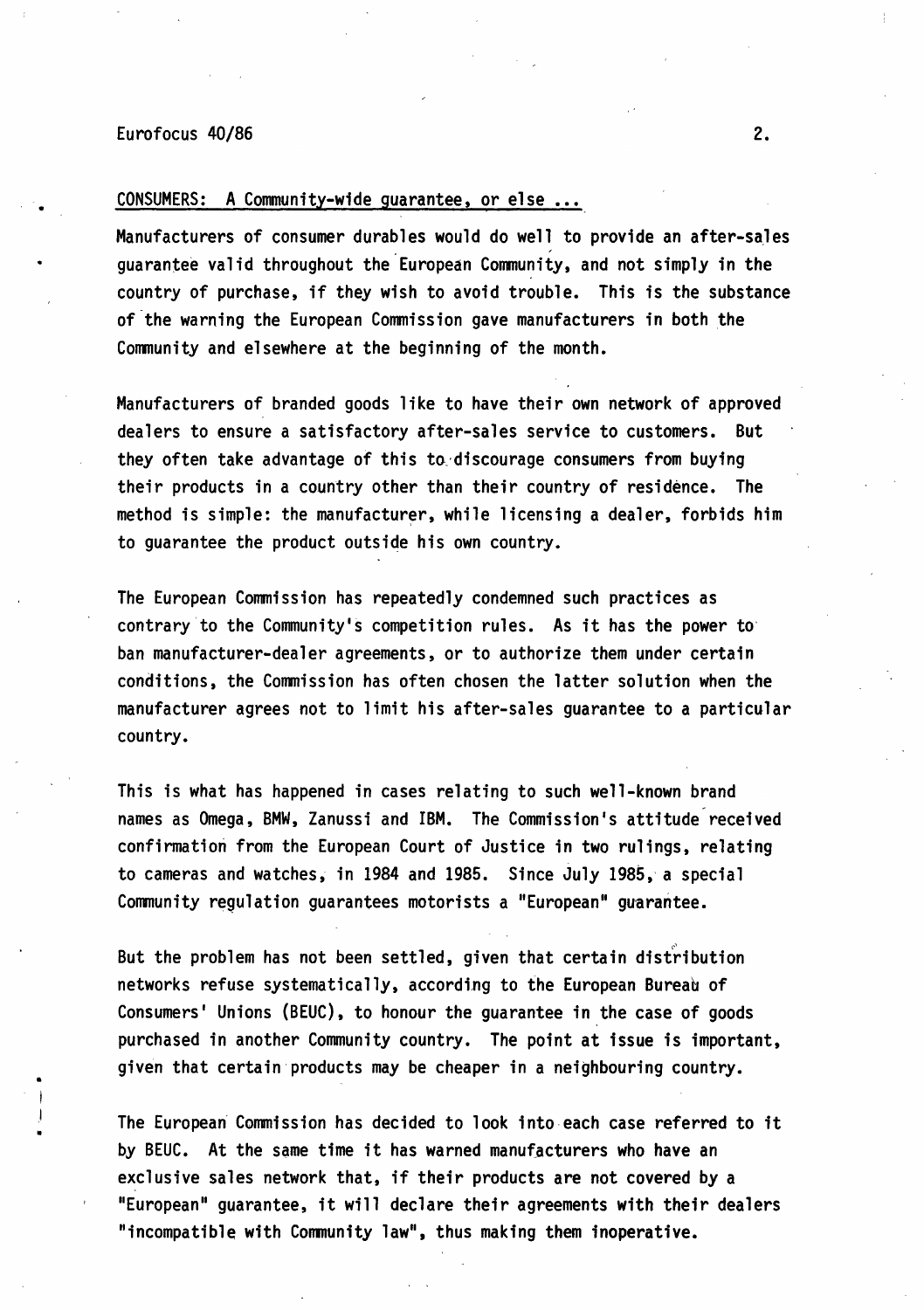•

•

•

# FISHERIES: Council acts to make its fisheries policy more effective

The European Community's rules for preventing overfishing in its waters will perhaps be more effective in the future, following the recent agreement by the Community's fisheries ministers on control measures and sanctions.

If our grandchildren are to eat fish 50 years from now, fishing must be controlled as from now to conserve stocks. It was this simple considera-. tion which led the Community to adopt special rules in 1983, under which the total allowable catch {TAC) is set by the ministers every year for each species and fishing ground.

Every ,Community country is allocated a quota, which in theory it cannot exceed. But this often happens in practice, as the national authorities are responsible for ensuring that quotas are respected.

The European Commission has long sought wider powers for Community inspectors. Now the twelve fisheries ministers have agreed to let it undertake more effective, on-the-spot monitoring of fisheries and connected activities. The Commission believes the main elements of its proposals have thus been adopted by the Council of Ministers.

The new measures, which will be formally adopted once the European Parliament has delivered its opinion, allows the Commission to ban fishing once the TAC has been used up, and authorizes compensation to countries whose fishermen. were unable to utilize their quotas fully because of overfishing by others. Those guilty of overfishing would see their quotas reduced the following year, while compensation would take the form of additional quotas.

The new regulation was adopted by a qualified majority; it was opposed by Denmark.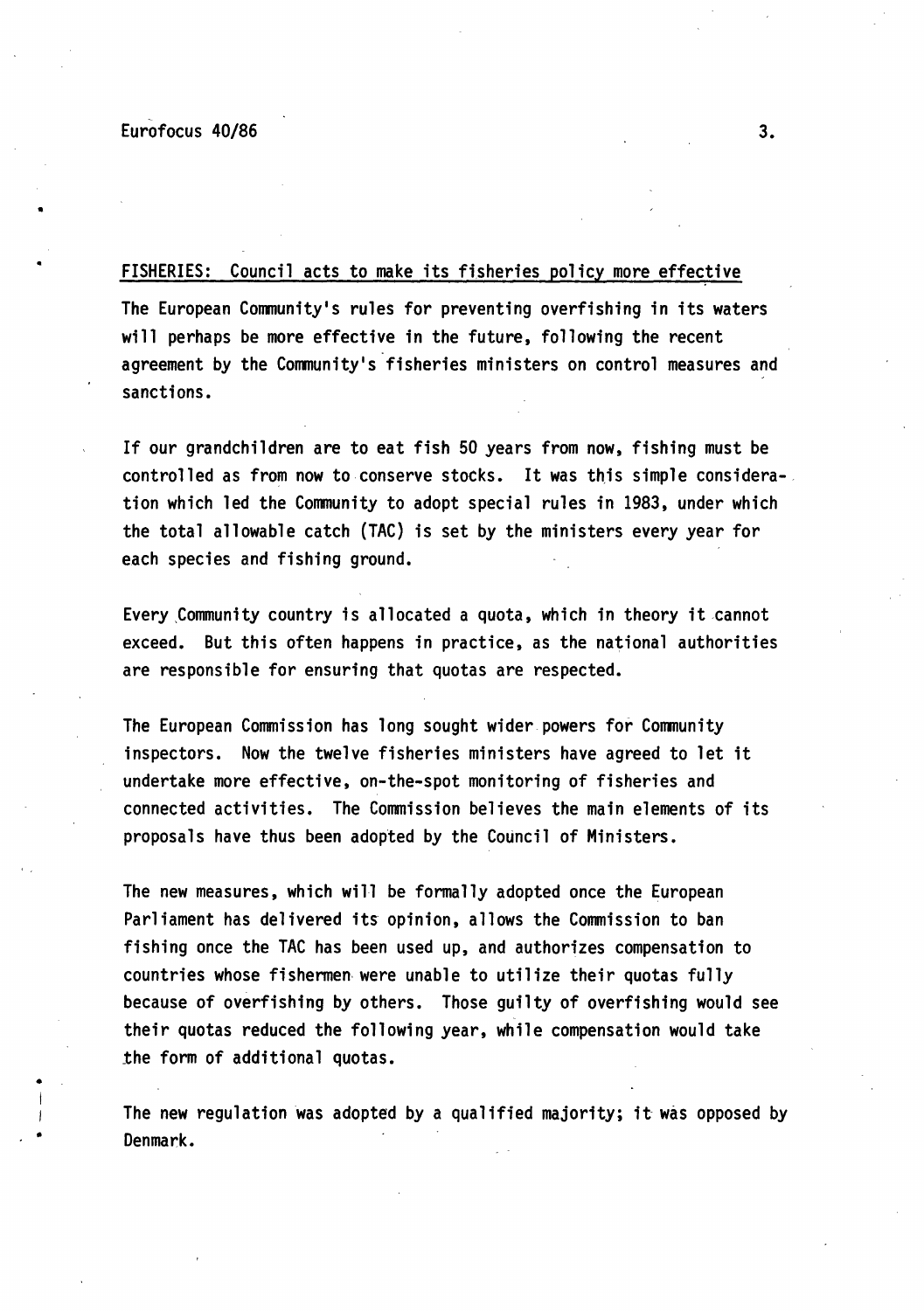•

•

## TRAVEL: A 12-star welcome for motorists

From 1 January 1988 motorists crossing from one European Community country into another will no longer be confronted with the traditional signs announcing the customs post. The Community's home ministers have decided to replace them with signboards bearing a replica of the Community flag - 12 gold stars on a blue ground - with the name of the country the motorist is entering emblazoned in white.

The use of the new signboards will not be limited to roads and motorways; they will be a feature of ports and airports as well.

The idea for these European-style signboards came from the Committee for a People's Europe, set up by the Fontainebleau summit in 1984.

### CONSUMERS: Portugal remains the cheapest among the Twelve

The most expensive country in the 12-nation European Community remains Denmark, the cheapest Portugal, according to the latest price indices published by the Community's Statistical Office, Eurostat.

The figures, which relate to September, point to very substantial differences in the level of prices from one member state to another. Thus the cost of living in Denmark is more than twice that of Portugal.

The same basket of consumer goods costs some 10% more in Greece than in Portugal - and roughly 25% more in Spain, 45% more in Italy and the U.K. and 50% more in Luxembourg. The differences are even more marked in the case of Ireland and Belgium, where the basket costs 60 to 65% more; the Netherlands (70%), France (75%) and Germany (90%).

American prices are at roughly the same level as in France, but Japanese price levels are well above even the Danish.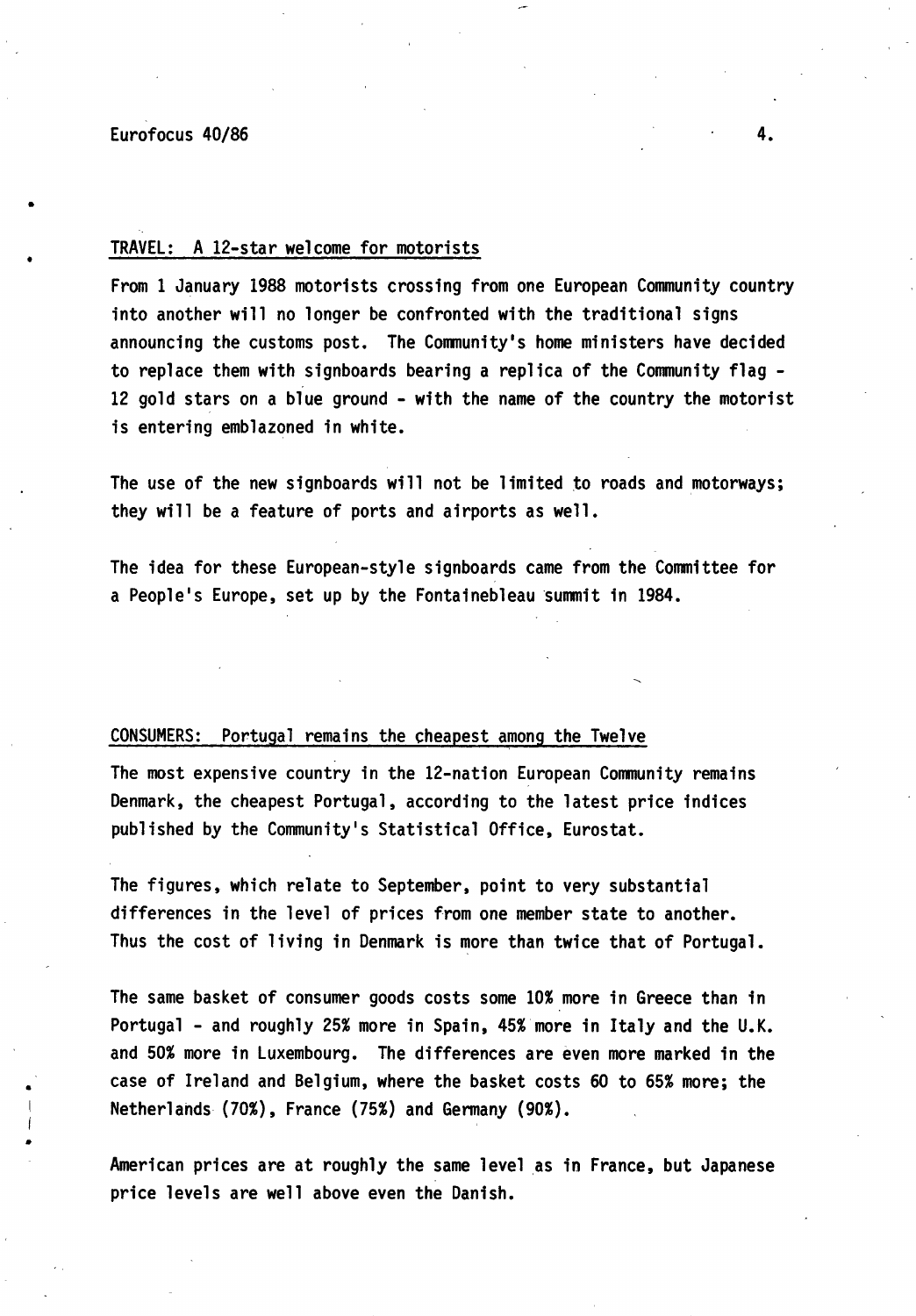•

•

•

### REGIONAL AID: Commission agrees to back unique transfrontier operation

A plan for the economic regeneration of a region which straddles the frontiers of three European Community countries has won the backing of the European Commission. The region lies at the point where France, Belgium and luxembourg meet, and until recently was a major steel producer.

Some 15 months ago the three countries decided to join forces in order to<br>revitalize the once-thriving communities of Aubange, Longwy and Rodange. Their plan involves the establishment of a 1,000-acre industrial estate,<br>with special customs facilities, including bonded warehouses, and readily accessible by road and rail. The plan also provides for the setting up<br>of research and educational institutions, with the focus on technological<br>innovation.

Last February the three countries applied to the Community's Regional<br>Development Fund (ERDF) for help in financing their projects. At that time the Commission indicated that it favoured their efforts to work together because of the similarity of their problems.

After a detailed examination of the economic situation of the region, the Commission has now concluded that the approach adopted by the three countries is particularly worthwhile from the point of view of European integration. It has therefore decided a derogation which allows the ceiling for investment to be raised to 30%. It has also agreed in principle to the possibility of combining national regional aid with ERDF grants, within this higher ceiling.

The three countries had earlier indicated to the Commission that they might well ask for aid in excess of the ceiling for individual investment projects which all three considered especially important. The Commission has now undertaken to examine carefully in all such cases whether the level of aid requested is compatible with Community objectives.

A Commission decision as regards the applications from the three countries for ERDF grants is expected shortly. All the indications are that it will be favourable. The fact is the Commission considers the plan drawn up by the three Community countries to be in line with its own priorities: it deals with the structural reorganization of a steel producing area on the basis of cross-frontier investment projects •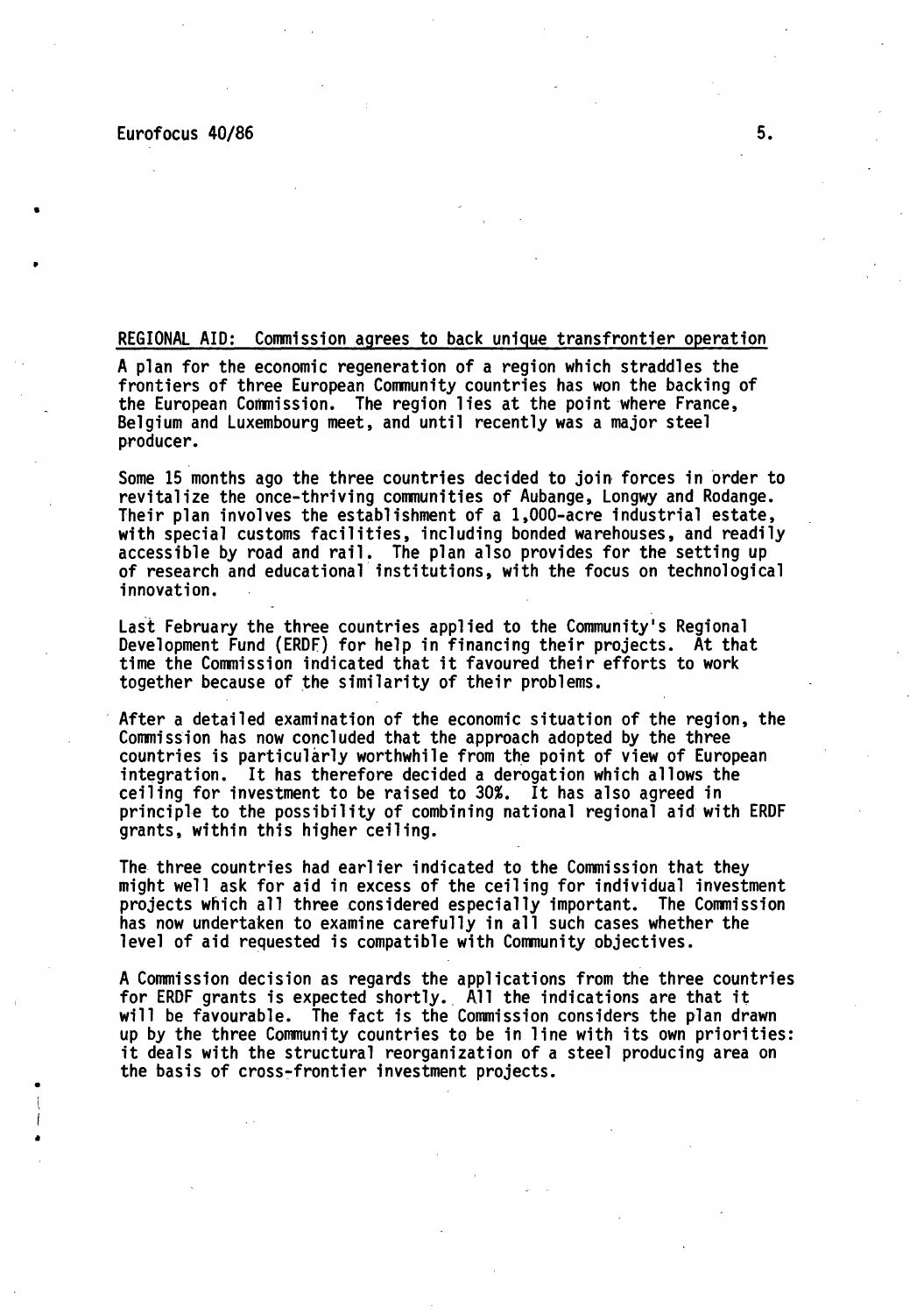# SALESMEN: New Council Directive will ensure similarity of treatment

The travelling salesman is playing an important role in the growth of intra-Community trade. But differences in national legislation on commercial representation have led to unequal conditions of competition within the 12-nation European Community.

The EC Council of Ministers has just agreed in principle to rules covering<br>the relationship between self-employed commercial agents and principals.<br>Aspects of this relationship covered by the new Directive, now being<br>draft tion, especially his right to a commission; conclusion and termination of contracts and indemnification for its termination.

The new Directive must be translated into national legislation within three years, except in the U.K. and Ireland, which are being allowed more time. This is the case as regards Italy also, but only in connection with the indemnification for termination of contract.

### VAT: Creating a genuine common market for second-hand goods

Businessmen are not alone in taking advantage of the creation *of* the European Community: private individuals are following suit, so that the trade in second-hand goods is also growing. Until recently it was hampered, however, by the fact that VAT was being levied twice over: at the time of original purchase (in the exporting country, as it were) and again on import into the country of residence of the second buyer.

The European Court of Justice ruled in the matter in the so-called Gaston.<br>Schul cases in 1982 and again last year. On the basis of its judgments the European Commission concluded that this double imposition of VAT was<br>contrary to Community law. In any case, no taxation could be charged<br>"without taking into account the VAT already paid on the goods". And the Commission even explained, with the help of examples, how the taxable amount was to be calculated (Official Journal, C 13, of 21 January 1986).

The Gaston Schul cases related to transactions between private individuals.<br>The Commission has now assured an Irish Euro-MP, Thomas Maher, that the Court's rulings apply just as much to second-hand goods purchased from • commercial dealers.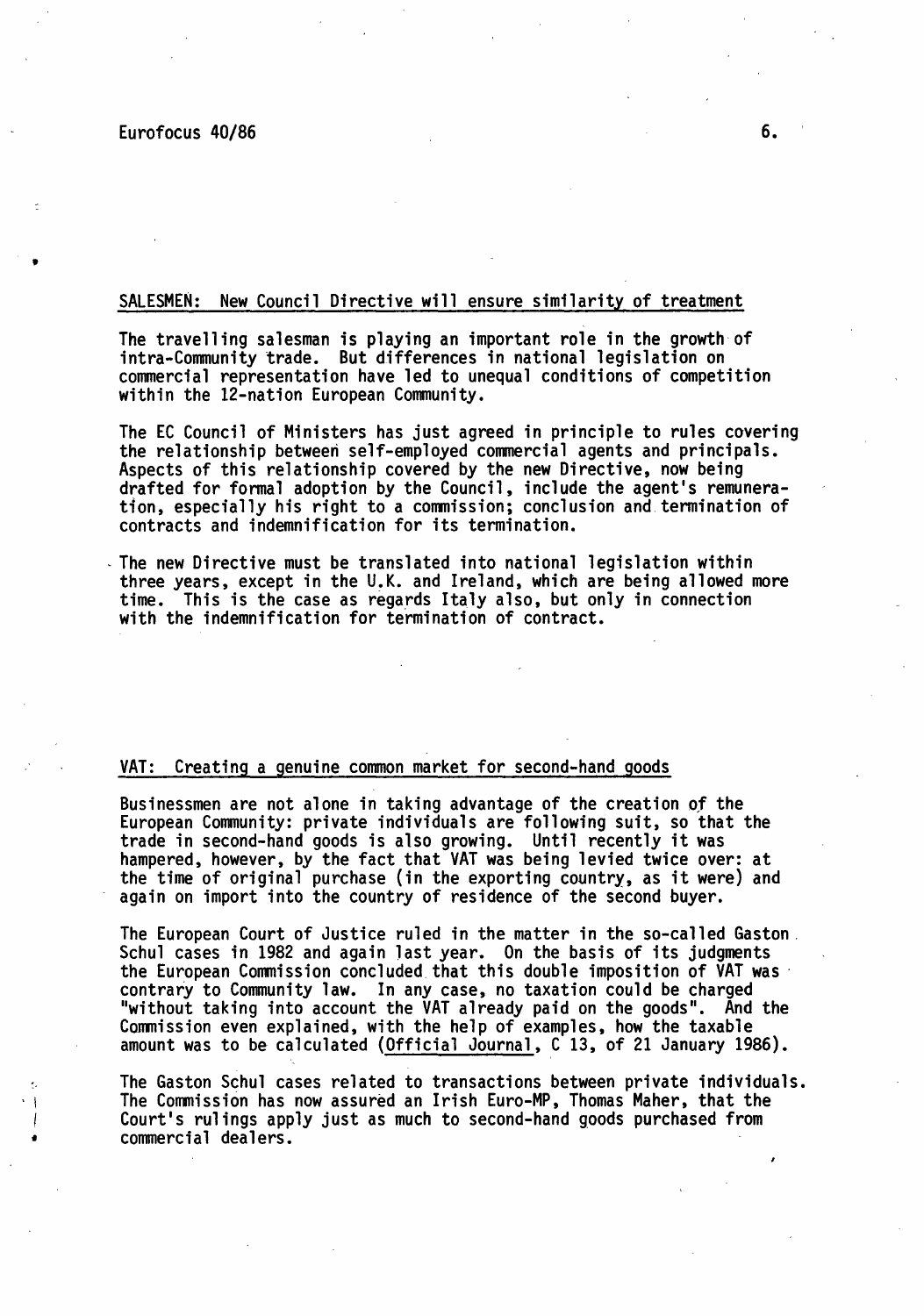$\left\{$ I

### DEVELOPMENT AID: Commission favours industrial cooperation with the NICs

The European Commission would like the European Community to subscribe to the share capital of joint ventures in developing countries. One of the partners in these ventures would be a Community enterprise, of course. And the EC's contribution would necessarily be small. But the Commission believes that by providing risk capital, and other incentives, the Community can encourage its smaller businesses in particular to enter into a long-term commitment with the more industrialized developing countries.

Promoting industrial cooperation, through joint ventures, for example, is<br>a key element of the European Commission's new approach to development cooperation with countries in Latin America, Asia, including the Gulf, and the Mediterranean. It reflects the now widely-held view that the private sector has an important role to play in developing countries, by providing capital, technology, managerial know-how, marketing skills, etc.

But the Community also stands to gain, in the Commission's view. European industry must be present in the countries which represent a growing market for its manufactures and technology, and tie-ups with local firms is a good way of ensuring this on a long-term basis. Such tie-ups in fact can also improve the capacity of European industry to compete on world markets. ·

The Commission's proposals to the 12 member states do not involve the creation of any new institutions, as the European Commissioner for North-South relations, Claude Cheysson, made·clear when he outlined them to the press. After consultations with European industrialists and bankers the Commission has concluded that the Community's action should focus on three areas.

They are: {1) better cooperation between European Chambers of Commerce in the developing countries, to ensure that information on investment opportunities is readily available in Community firms; {2) scientific and technical cooperation between European research institutions and their Third World counterparts and {3) training facilities for young executives from both the Community and developing countries.

The Commission, backed by the European Parliament, has made provision in next year's budget for Community participation in the share capital of joint ventures. The member states, as Mr Cheysson pointed out, have already agreed to the principle of it, as the financial protocols with the southern Mediterranean countries contain provisions for risk capital.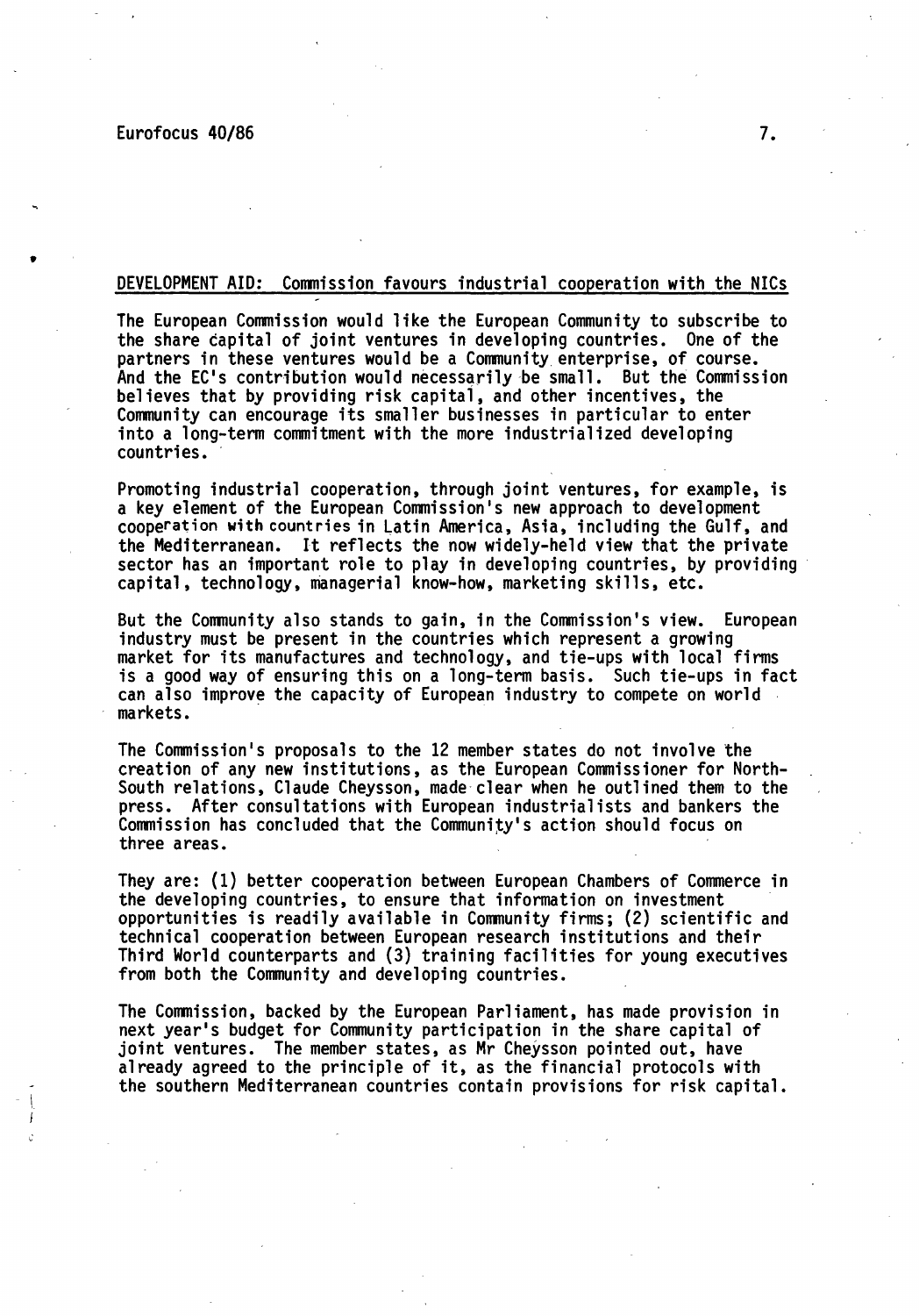•  $\vert$ I I

# TRANSPORT: Giving long-distance lorry drivers the freedom of the road

In a genuine common market not only goods but also the lorries which transport them can move freely between the member states. But road transport within the 12-nation European Community is hardly free; about half of it is governed by quota systems, under which operators must first obtain an authorization to move goods across the Community's internal frontiers.

The European Commission has now sent the EC Council of Ministers proposals aimed at gradually freeing Community road transport. Based on a recent decision of the Community's transport ministers, they provide for a 40% annual increase in Community quotas, or authorizations, through 1991. At present only one-fifth of all quotas are Community; the rest have been negotiated between governments of member states and are valid, therefore, only for transport between the states in question.

Under the Commission's proposals bilateral quotas would continue but would become progressively less important, to disappear entirely by 1992. Meanbecome progressively less important, to disappear entirely by 1992. while Community licences, which currently total 7,437, amount to some 44,000 by end 1991, and account for at least half total road transport in the EC. Given that a substantial part of road transport is already quota- free, the Commission's proposals would effectively free all of it from 1992.

During the transitional period the European Commission would attribute the quotas for the following year before October 1. In 1987 the number of Community authorizations would be increased by 55%, given that Community legislation already provides for a 15% annual increase, from next year. Increases in the four subsequent years would be limited to 40%.

The following table shows the number of Community authorizations in 1987 under the Commission's proposals:

|         |       | Community authorizations in 1987: Commission proposals |       |
|---------|-------|--------------------------------------------------------|-------|
| Belgium | 976   | Italy                                                  | 1,424 |
| Denmark | 929   | Luxembourg                                             | 404   |
| France  | 1,488 | Netherlands                                            | 1,553 |
| Germany | 1,735 | Portugal                                               | 416   |
| Greece  | 293   | Spain                                                  | 1,014 |
| Ireland | 341   | United Kingdom                                         | 902   |

Road hauliers would continue to be licenced by governments after 1991, on the basis of professional competence.